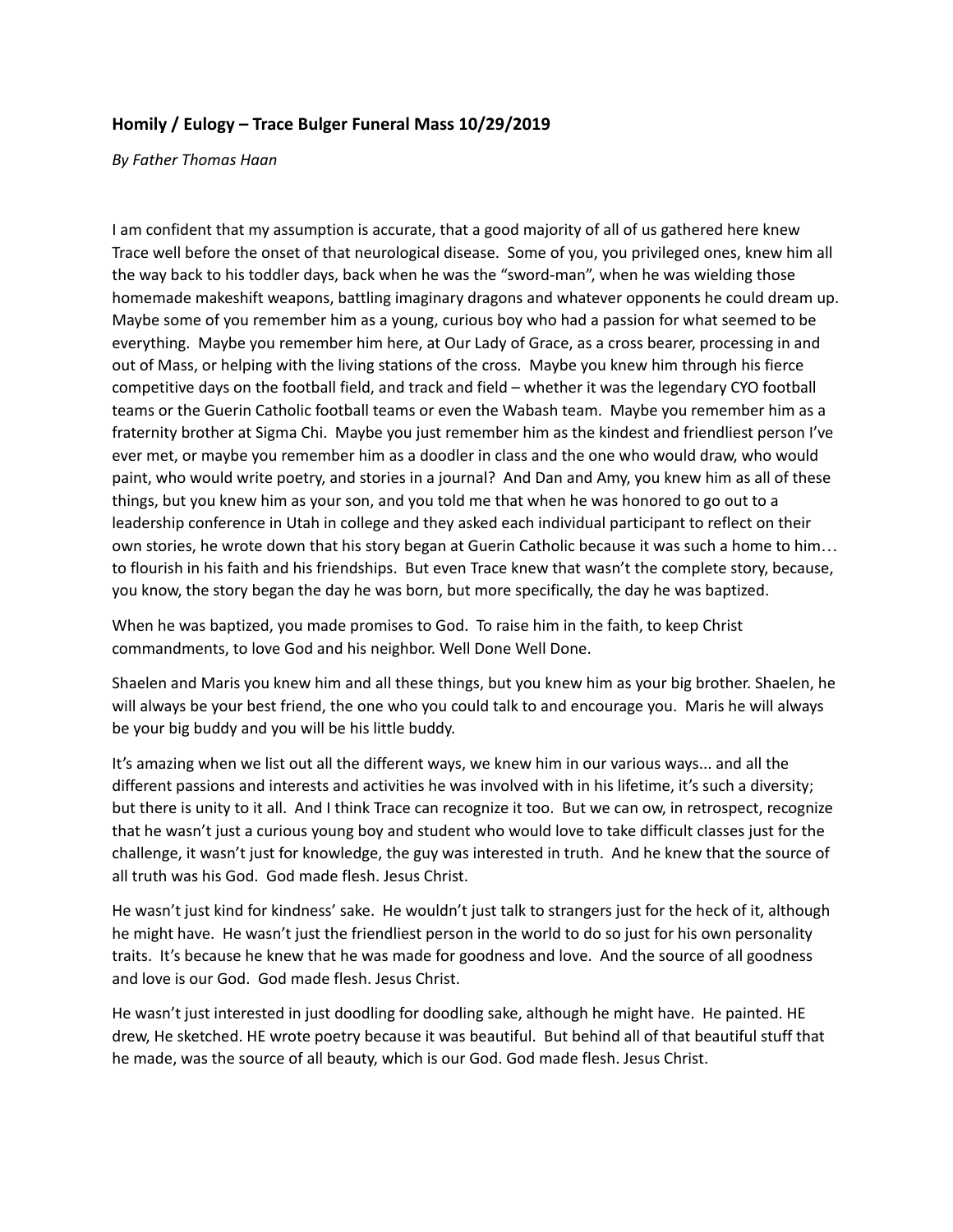And we get that affirmation in the gospel that they choose today. Jesus Christ says. "I am the way, the truth and the life." Jesus Christ was the narrative unity to the life of Trace.

My own interactions before the disease came were limited, but as you can imagine, memorable. My first was on the sidelines of the Guerin Catholic football stadium. I was not yet assigned the chaplain at the high school, and yet my own love for high school football led me to join the boys on Friday nights under the lights. And it was there that I would witness the likes of Evan Hansen and Trace Bulger and others who were fierce competitors. They were warriors out there. But not only that, I would also see those guys like Trace and Evan on the sidelines, pacing, building up their teammates, encouraging them. And then Trace would come alongside and have conversations with me. I don't remember the content; I just know it was not about football. It was about all the other things he was passionate about. I was struck by those moments.

My other memory was at the all-school Mass at Advent. At Guerin Catholic we have a large alumni Mass right before Christmas, when alumni are home from college. We have a breakfast afterwards, typically, and Trace attended. The guy loved his all-school Masses, and loved to serve the Lord at Mass. After breakfast he cornered me. He was excited, as you can imagine. He was dreaming up new possibilities of men's groups at Wabash College. He'd already talked with Father Shockley about these possibilities. He wanted to serve meals. He wanted speakers. He had big dreams. And he couldn't stop talking fast enough. But I could tell, as many of you remember, something wasn't quite right. He was slurring a little bit, and he was talking faster than ever, and I had to ask a couple of other teachers if that was the normal Trace that I knew. And we know that was the beginning.

And as we look back to that, and that time of decline and that confusion…some of us who knew him before the disease were tempted to say, "well, that's not the same old Trace". We want the old Trace back. "it's just not the same." And physically, that was true. But Dan and Amy and the rest of us knew while physically that was true, it was not a different Trace, it was the same Trace even amidst the disease. And to prove that reality, I want to share a story with you that Dan has shared, probably with many of you.

A year and a half ago, back when Trace could move from his room into the living room with help to join the family and maybe listen to the television…it was a time where he wanted to conserve his energy and often had his eyes closed unless necessary… Dan and Trace were channel surfing and they landed on EWTN, that Catholic cable television channel. And Mother Angelica Live was on. Mother Angelica was a sister… a religious sister who had founded the cable television channel and had a show of her own. She was a little old, she was blunt, and she was hilarious. She's worth listening to. And so they listened to what she had to say that day. And on television, she began to teach about redemptive suffering. And this is a reality in our Catholic faith that tells us that it's by not only Christ's death and resurrection, but his suffering, that he redeemed the world. He, Jesus Christ, took on the consequences of our sin in his pain and suffering. And that was redeeming of us all. And the mystery continues in the church, then when we suffer in our life, and we unite our suffering with the crucified Lord, and we suffer with him, our suffering becomes redemptive. And it's when Mother Angelica was teaching this lesson on television that day, that Trace moved, opened his eyes and looked at his dad intently, with knowing eyes. In some way telling Dan, that's what I am doing.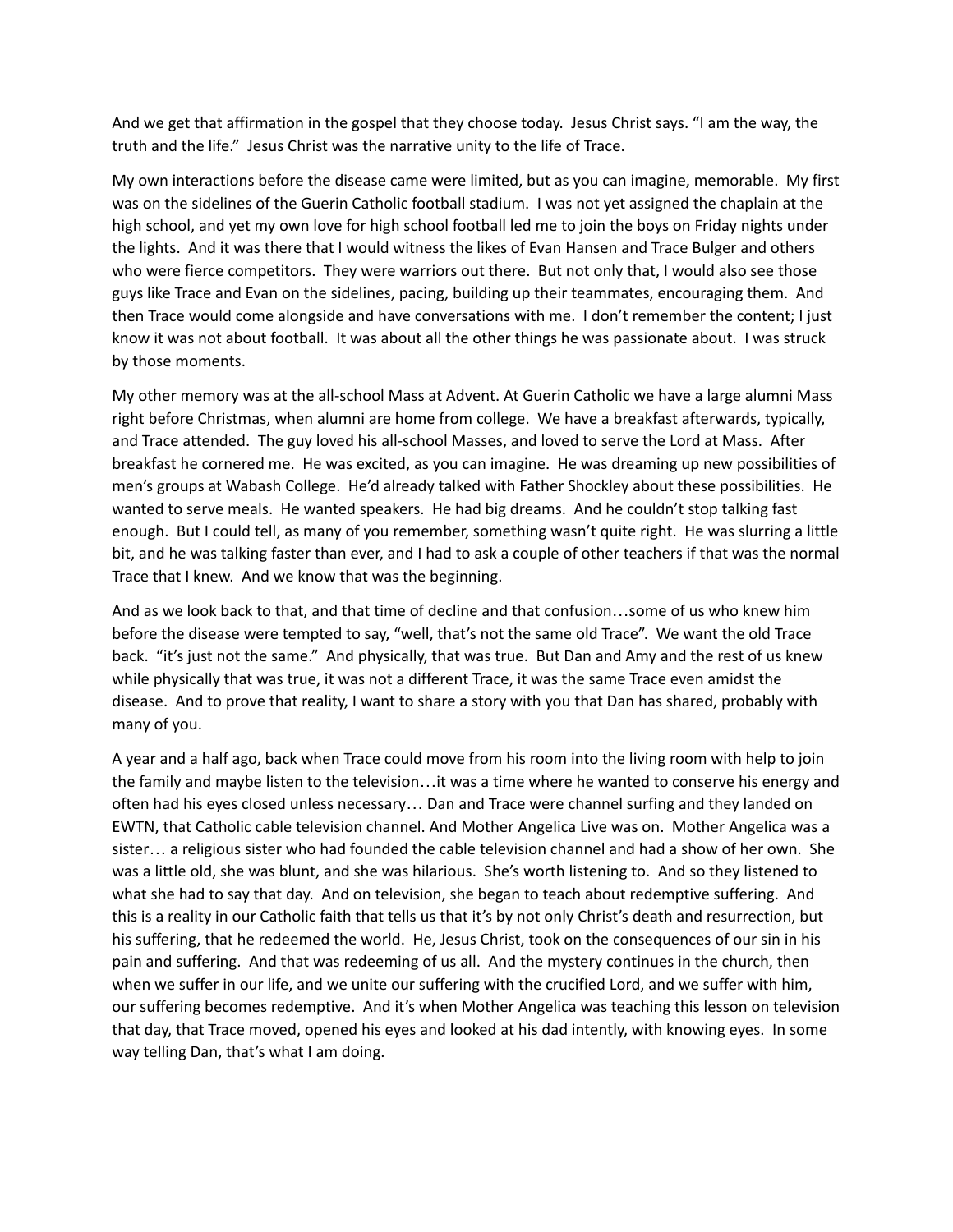And that makes perfect sense, because this is the same Trace, the same on who cared for others and built others up on the football sidelines and made his sisters giggle. HE was still living for others, and still building them up by his own suffering. And yes, in a very different way than he was used to, but he still was. The same one who would bear the cross in and out of mass, was now bearing his cross; the one who would help with the living stations of the cross, was now living his own stations of the cross. The same one who was the warrior on the football field and during track and field competitions, was now a different type of warrior. And we are tempted to say he was battling the disease—and to some degree that was true – but we didn't even know the essence of the disease. He knew it was a greater battle, not just against the disease, but against pessimism, against hopeless, against hate, against bitterness. I'll steal the words of Saint Paul here: our struggle is not against flesh and blood, but against principalities. The powers, the forces of darkness and wickedness. Trace in a very different way, wanted to battle evil and stand with and united with Christ. He would do so in a very compromised situation, and yet he would. That famous quote from Edmund Burke "all that is necessary for the triumph of evil is for good men to do nothing" and never in his life did Trace do nothing.

And we are awakened to the reality that in every great story in the history of the world, and the story of every human being, that is the same story, the battle between good and evil, for Christ and against him. And once we recognize there is good and there is evil in the world, I have the obligation and duty to become a warrior myself. We don't know the exact moment that Trace made that realization, but he did, and he began to live it… and never in a million years did he realize how that would be lived out.

And I think that makes sense now, that whenever any of us had our interactions with Trace, we went away saying "boy, I got to be better, I want to be a better man." Because it awoke in our hearts that we know there is something greater than just living for ourselves. There's something greater, a greater thread in our life too. And that reality is our task. That the threads of Trace's life before and after the disease, that must be the thread of our lives as well. We cannot live, and our passion cannot be just for ourselves. It must be for the truth, goodness, and beauty of this world, which all come form Christ. We must begin to build other ups in our life, through our care, through our love, through our kindness. But even, if God calls us to, in our suffering, not to shun it, but unite it with Christ, to make it redemptive, to build up the body of Christ. We too, must become warriors, against the forces of terror and evil which work against goodness, truth, and beauty.

And we must admit that whenever our interactions with Trace happened, we would say mission accomplished for Trace. We did become better. How many hundreds and hundreds of rosaries did we pray? Not just Sunday nights at 8pm. How many times did we make meals or visits – not just to Trace and his family, but to his friends. We did become better, and I dare to hope today that Trace is not done. And there is a reason for our hope in this. Our hope is what differentiates our mourning from the rest of the world.

We are sad today. Very sad. We've lost a good one. But our sadness is tinged with a great hope. A hope that through Christ's death and resurrection, he has opened the gates of heaven. We have great hope because in the dive words of Jesus in his gospel, he says "in my fathers house there are many dwelling places." That's our hope. And we hope that in God's mercy and his goodness and infinite love, he would bring Trace to himself. And there in that moment, Trace would gaze into the face of his love, the source of that truth and goodness and beauty he pursued his whole life. And from that place, God willing, he